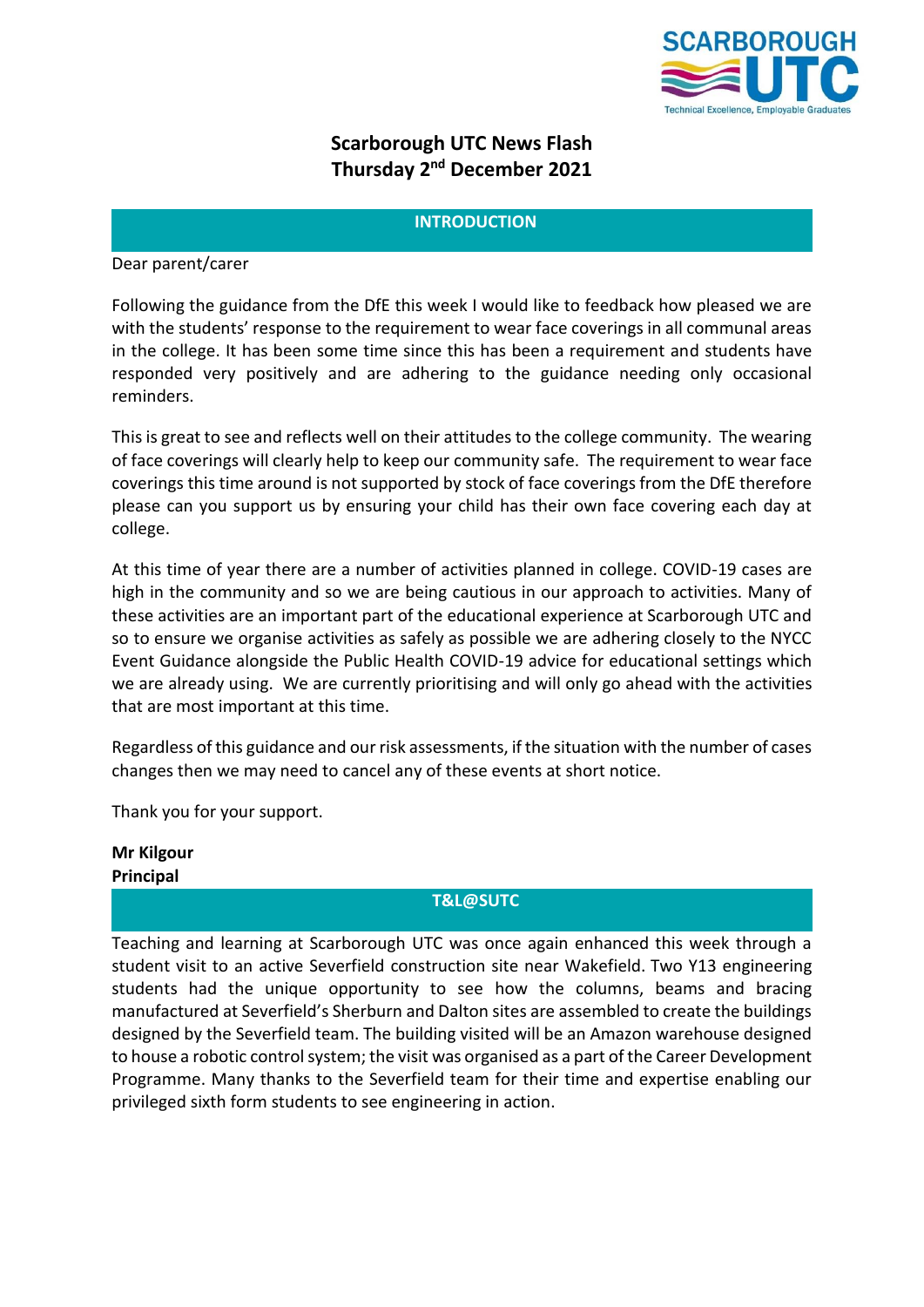

#### **TECHNICAL EXCELLENCE**

News from Systems control this week. First up Year 11! The seemingly breakneck pace at which time passes for our Year 11 learners means that they are now about a third of the way through in actual school weeks as they continue with coursework and prepare for their terminal examinations in the summer. With discussions in lesson with students it is clear that a significant number of systems students were not serious or prepared enough for their November pre-public examinations. Their unexpectedly low (for me) results should not have been a surprise for some. Where several hours of preparation were logged, results were suitably higher. We use google classroom it is called R113 Electronic Principles document share and students are in a fantastic position where all the revision resources are accessible to anyone with an internet connection from a revision book our Knowledge Organiser, to online PAT testing quizzes, to flash cards, to themed examination papers.

Please can you encourage your Year 11 child to spend at least 30 minutes on their independent study exam paper (one paper issued per fortnight) and an hour either preparing their own revision notes, flash cards or going over questions. This will mean, that as a minimum, they will have around 10 hours of independent preparation completed by the time the February exams come around, and more importantly, if they can do it for a period of at least 30 days, they will have created a habit of preparation. This leads us towards excellence.

I would add that a lack of preparation is not specific to anyone, more that it is specific to the times we are in dealing with COVID, with the gaps from year 10, all of which have had an impact on all our young people. Students are dealing with a lot of pressure, and may struggle with the responsibility of their approaching GCSE assessments. Whilst there have been some adjustments in line with this, I'm promoting the idea of looking ahead to Summer 22 with a view of enabling our learners to be able to be proud of their achievements and that they are indeed "technically excellent, employable graduates".

As I write I'm looking forward to meeting with parents at our progress evening, to share some of the positives and support as we continue through Year 11.

Within Year 10 systems control, students have been taking photos of some of their practical work to add to their employer excellence files, and we continue to build theoretical understanding by creating practical examples of electricity "working" the effects of that work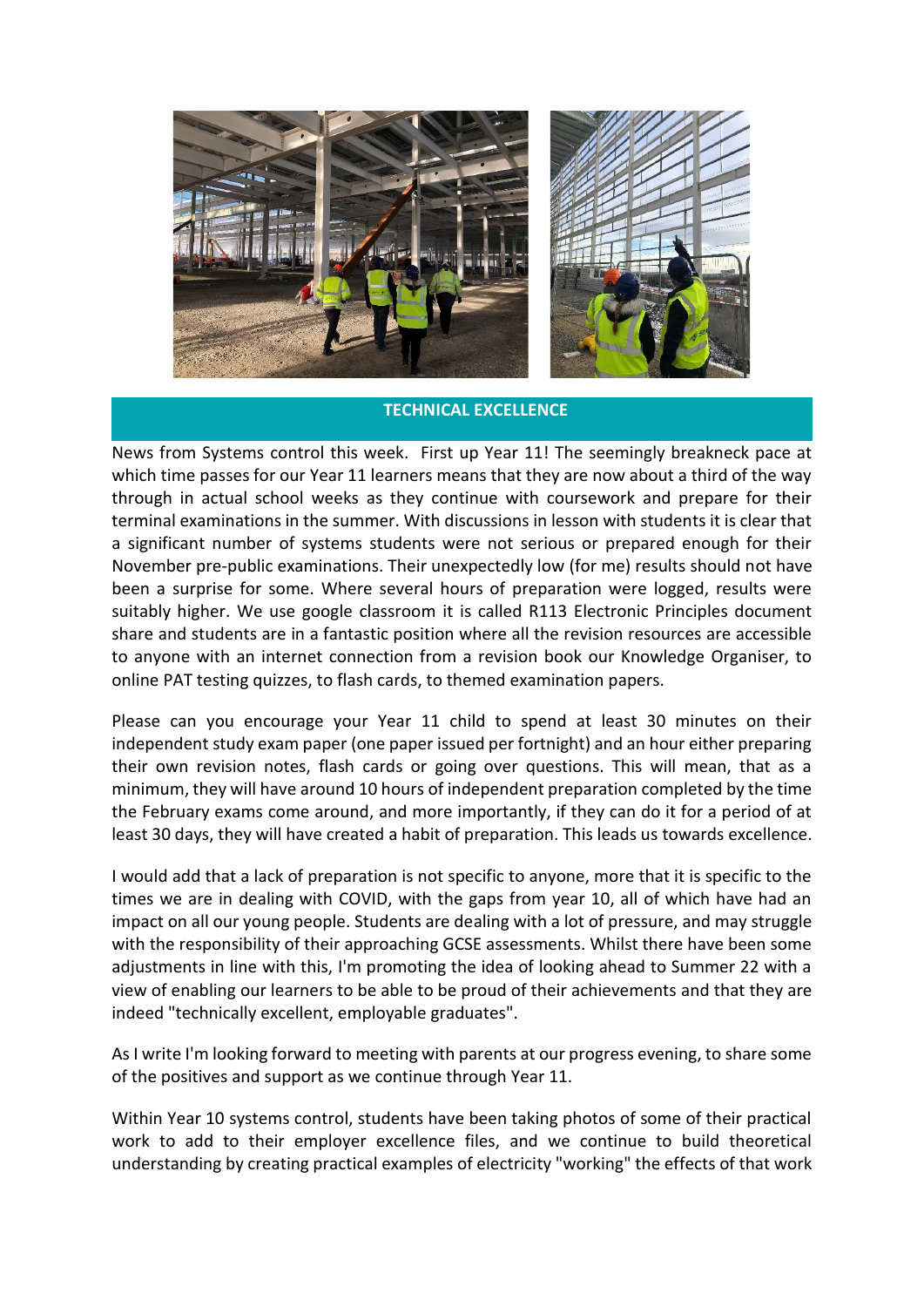being illuminated LED's this week in a prototype circuit. As mentioned previously understanding what is happening with voltage, current and resistance is vital and understanding this leads into our next Employer Excellence project after the break. All students have annotation to add and feedback on their employer excellence slides in google classroom - ask your child to show you some of their CAD work and photos to see some of the work they have completed!

At KS5, Years 12 and 13, we have been looking at resistor capacitor networks- partly to do with the time taken for a capacitor to charge or discharge, but also in relation to making filters. Capacitors have a really interesting feature called impedance. It's like resistance, something which opposes the flow of current in a DC circuit, but it is resistance in an AC circuit interestingly this changes, depending on the frequency of signal received by signal we mean a voltage which has some useful information in it such as sound signals, or a radio communication or an ultrasonic echo from a scan. Both Unit 5 students and Unit 6,7 and 8 students need to know about types of Resistor Capacitor filters and so we will be making some, and using the test equipment to "see" just how they operate. Have a great weekend, Mr Brown

### **ASSESSMENT AND CURRICULUM**

**All Years:** All assessment information, Attendance, Professional values, behaviour and target information is published on the "My Child at school" app. This is a secure and personal portal that allows you to assess the progress of your child at any time. Invites for the portal have been issued. If there are any issues accessing the app, please report this to [enquiries@scarboroughutc.co.uk](mailto:enquiries@scarboroughutc.co.uk) for further assistance. Registering for the APP is vital as this is the primary method of regular communication to parents.

#### **Behaviour and Safety**

It is important to continue the highest standards of business dress policy, with masks worn in communal areas. Please check and ensure that equipment, stationary and scientific calculators are in good working order.

Maintaining 100% attendance is important to ensure we can continue to support progress effectively. Students are supported through tutor time with attendance challenges. Attendance is a very important focus for all students to ensure we can support attainment throughout the Autumn term. A hard-working environment is vital to ensure students feel safe and make continued progress.

Firstly, structures are in place to guarantee that all students gain best opportunity to meet high standards and are recognised for hard work in areas identified by **P**rofessional **V**alues and **E**mployability **S**kills (**PVES**), these positive points are identified on your MCAS parental account. By tracking this information regularly, you will be able to identify areas of strength and development for your child

#### **Curriculum, Feedback and Assessment**

Year 10 & 12

The results of recent formative assessments are available on MCAS.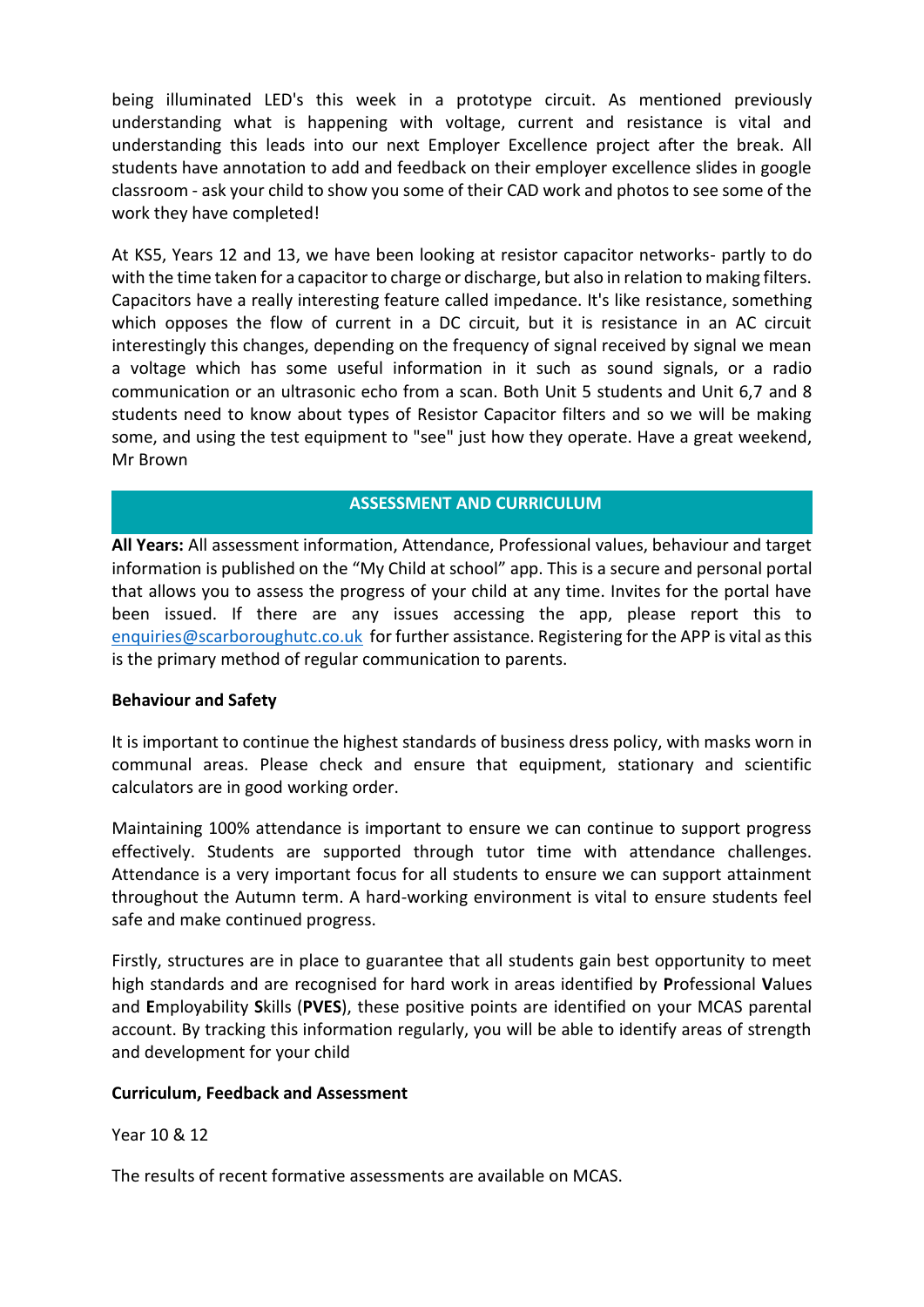#### **Year 11 & Y13**

Thank you for attending the Year 11 and 13 progress evening on Thursday  $2^{nd}$  December.

This assessment feedback is vital for the preparations for 2022 Pre-Public exams in February.

### **SIXTH FORM**

This week we have heard from Alumni George at the University of Sheffield and Erin at The Ministry of Defence who are both exceling in their apprenticeship and study paths. They both expressed gratitude to the UTC for the help and support that they had here at the UTC.

It has been good to meet parents face to face at our parents evening in college to discuss progress in Year 13.

Students have been working hard on their UCAS applications in Year 13. The cost of one choice is £22 and five choices £26.50. All students have been given detailed feedback on their personal statements. They apply through UCAS Hub and had a final deadline this week.

Students applying to University in Year 13 have been given guidance on completing their applications on Wednesday mornings and on Friday afternoons.

Students in Year 12 applying for The Social Mobility Project should ensure that they complete their applications by December 10<sup>th</sup>.

Students in the sixth form should attend every Wednesday and Friday morning for assembly and the employability tutor session.

## ETHOS

The theme of the week has been Thanksgiving. Gratitude is a very powerful and positive thing and students have been encouraged to thank those who help them each day. Our assembly was led by Student Leader, Charles Andrews. He reminded us of all the things we should be thankful for: homes, families, holidays and mobile phone contacts! He stressed how we should show politeness by thanking those around us so that we can see the brighter side of life. Gratitude and the science of well-being are clearly linked and students have been learning about these this week:<https://youtu.be/JMd1CcGZYwU>

Year 10 also had Student president Charlotte Wardell and Leader Riley Broom discussing our Christmas Campaigns in their assemblies: Our Christmas appeal will collect toys for the NYCC Children's Appeal and tins of food for The Rainbow Centre. If you are able to send in donations for these appeals we would be very grateful.

In the last week of term students will be hosting a bake sale for Young Minds on Monday  $13<sup>th</sup>$ December and will wear their Christmas Jumpers on Friday 17<sup>th</sup> December by bringing a £1 donation for the charity.

#### **Awards – w/c 20th November 2021**

Year 10 - 100% Attendance – Mya Crane and Stephen Sharp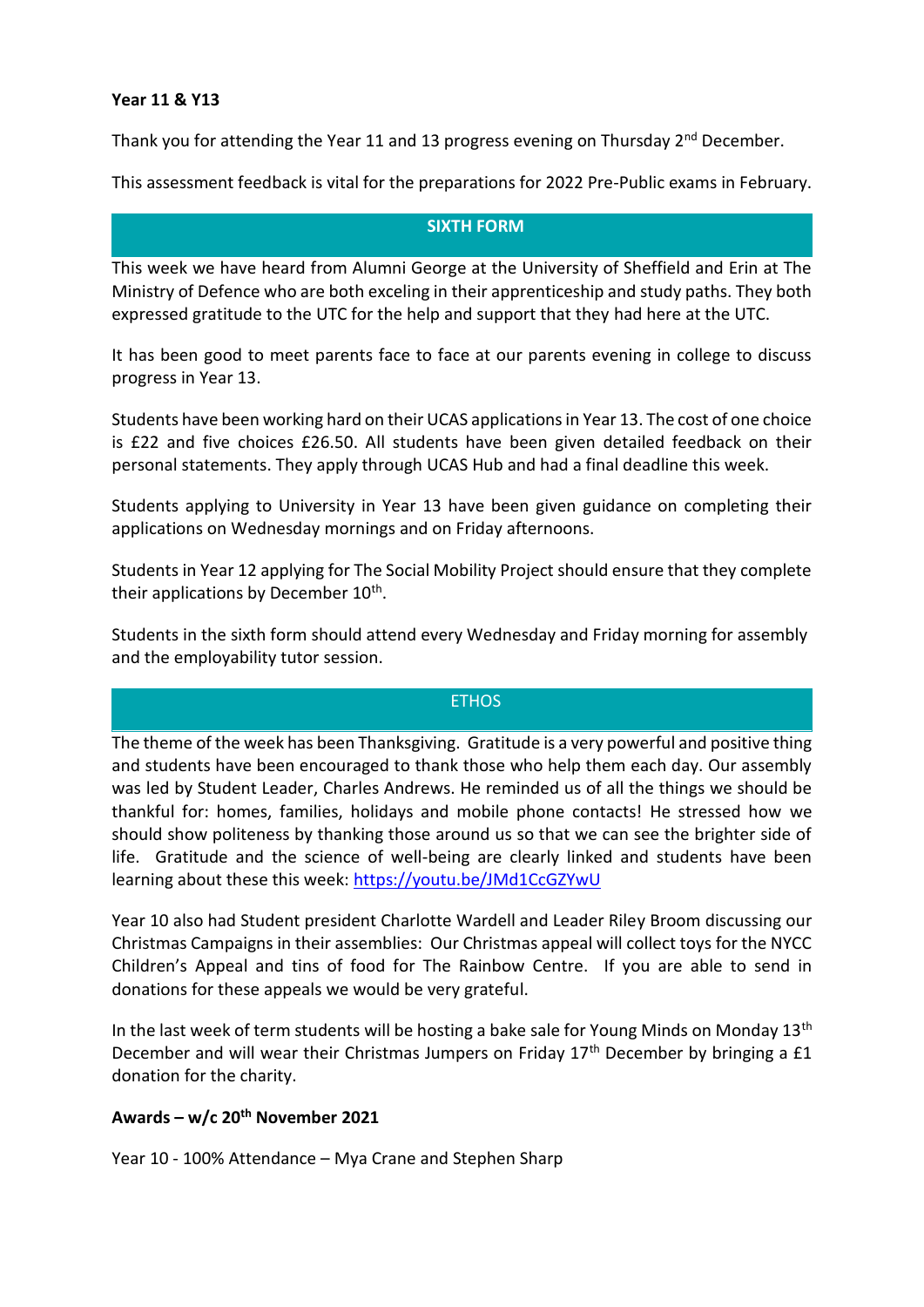Year 11 - 100% Attendance – Ruby Welford and Vinni Byam

- Year 12 100% Attendance Cameron Wilcox
- Year 13 100% Attendance Arran Garbutt
- Year 10 For demonstrating excellent Self-Management Harvey Patchett
- Year 11 For demonstrating excellent Self-Management Robert Brunskill
- Year 12 For demonstrating excellent Self-Management Lucy Pashby

Year 13 – For demonstrating excellent Self-Management – Blake Lancaster

#### **CAREERS**

Mr Forster from North Yorkshire Careers Service has led careers interviews with our Year 11 students this week. He recommends that all students who are uncertain of their future careers' plans should complete the National Careers Service Skills Assessment. This gives a detailed overview of where career strengths for individuals are: <https://nationalcareers.service.gov.uk/skills-assessment>

If your child is interested in an apprenticeship do look at the Amazing Apprenticeships website as their resources are excellent [: https://amazingapprenticeships.com/resource/parents-and](https://amazingapprenticeships.com/resource/parents-and-carers-pack-october-21/)[carers-pack-october-21/](https://amazingapprenticeships.com/resource/parents-and-carers-pack-october-21/)

| <b>DATES FOR YOUR DIARY</b>            |                                                                                 |
|----------------------------------------|---------------------------------------------------------------------------------|
| Professional development training day: | Friday 3rd December 2021                                                        |
| Christmas holiday:                     | Monday 20 <sup>th</sup> December 2021 to Monday 3 <sup>rd</sup><br>January 2022 |
| Professional development training day: | Tuesday 4 <sup>th</sup> January 2022                                            |
| First day of spring term for students: | Wednesday 5 <sup>th</sup> January 2022                                          |
| Spring Half term:                      | Monday 21 <sup>st</sup> February to Friday 25 <sup>th</sup> February<br>2022    |
| Easter holiday:                        | Monday 11 <sup>th</sup> April to Friday 22 <sup>nd</sup> April 2022             |
| Professional development training day: | Monday 25th April 2022                                                          |
| First day of summer term for students: | Tuesday 26 <sup>th</sup> April 2022                                             |
| Bank holiday:                          | Monday 2 <sup>nd</sup> May 2022                                                 |
| Summer Half term:                      | Monday 30 <sup>th</sup> May to Friday 3 <sup>th</sup> June 2022                 |